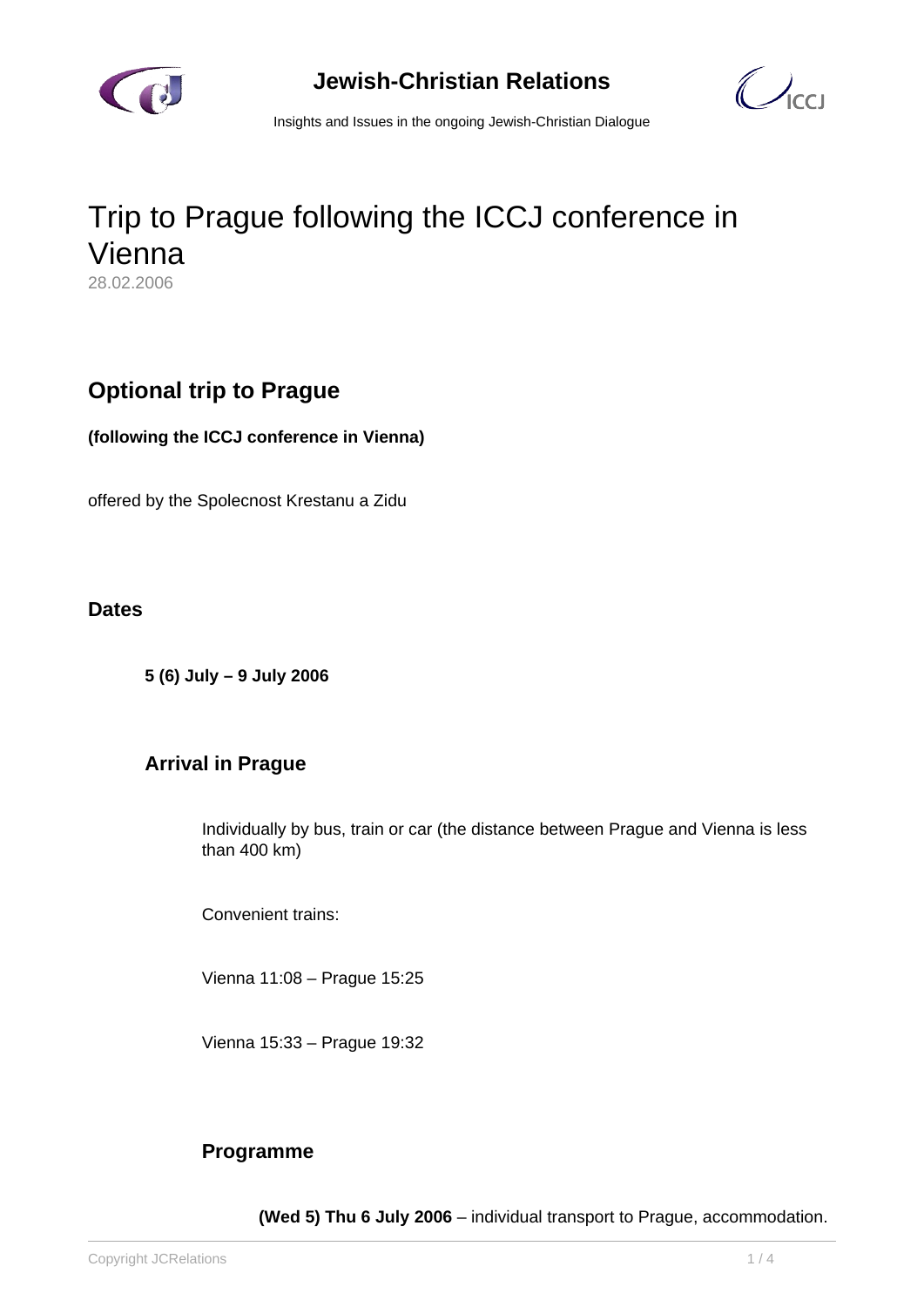**Thu 6 July** – 19:00 informal meeting with renowned personalities in the Petrin gardens, buffet; 21:00 evening Prague-walk (option: concert)

**Fri 7 July** – 10:00-12:00 Prague centre (Charles Bridge, Prague Castle, Little Quarter)

14:00-17:00 Old Town, Jewish Ghetto, Jewish Museum

Shabbat celebration in one of the major Prague synagogues.

**Sat 8 July** – time for individual programme )if required with the help and participation of

Prague volunteers to accompany the participants)

**Sun 9 July** – optional participation in English church service in Prague

12:00-17:00 –visit to Terezin Memorial (Theresienstadt) and Litomerice

#### **Expenses**

**Accommodation:** 3-5 nights x € 80 \*\*\* Hotel

**Bus, tickets, entrance fees**, 2x buffet, materials: € 100.

There may be an **additional fee** of ca.  $\epsilon$  50 to be paid during the event.

**To be paid for by 15 May 2006** (any later applications should first be discussed with us)

## **Accommodation**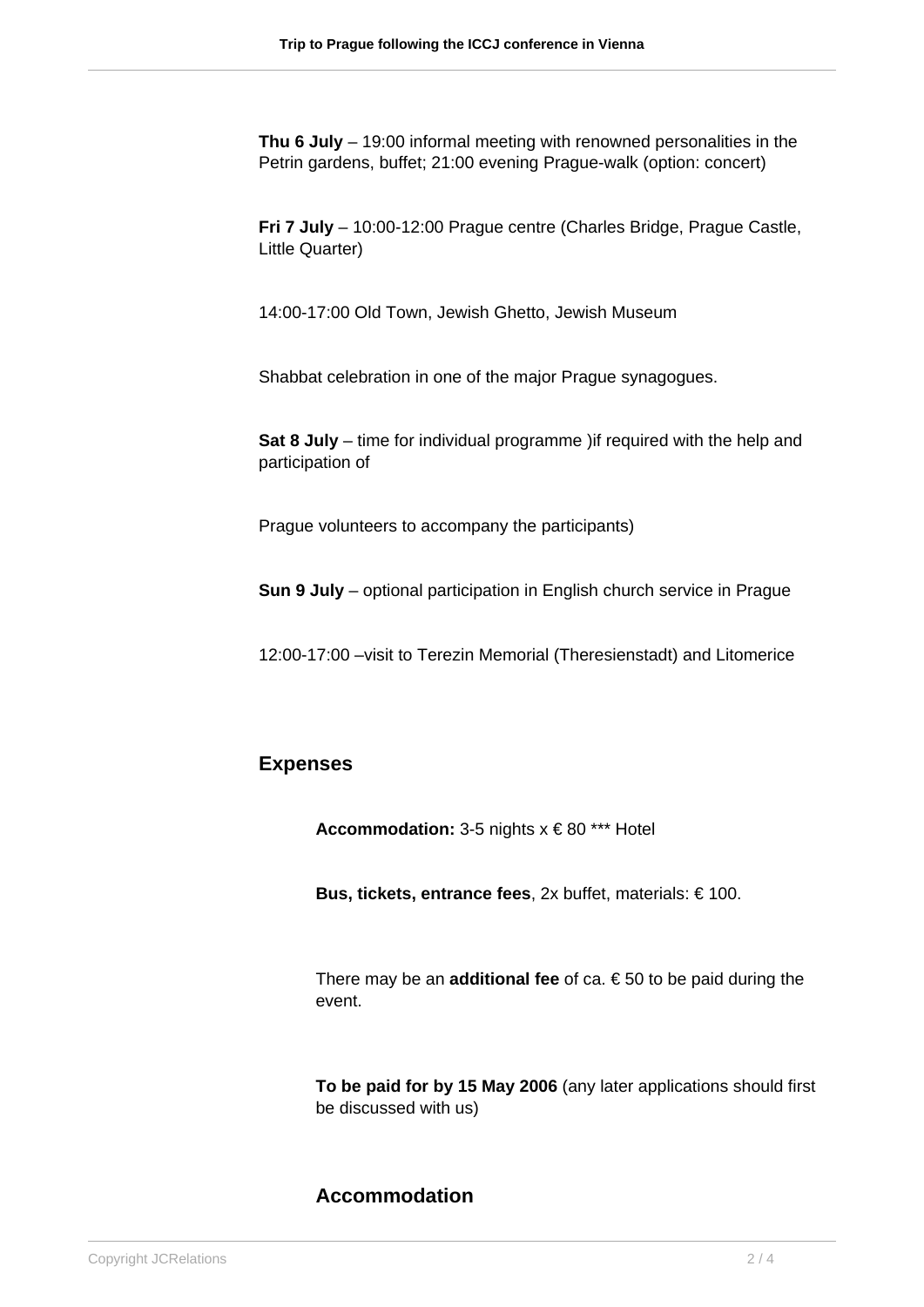Above listed price is for \*\*\* Hotel close to the centre.

We are also able to offer FREE accommodation in families (suitable especially for younger people

or participants preferring this to hotel accommodation). Please contact us for details.

## **Bank details**

# **Bank address:**

Czechoslovenska Obchodni Banka

Na Porici 24

Praha 1 - 115 20

Czech Republic

BIC: CEKOCZPP

IBAN: CZ40 0300 0000 0005 7970 9683

Please make sure your name is mentioned in the Bank remittance note.

# **Application**

Please contact us by email: